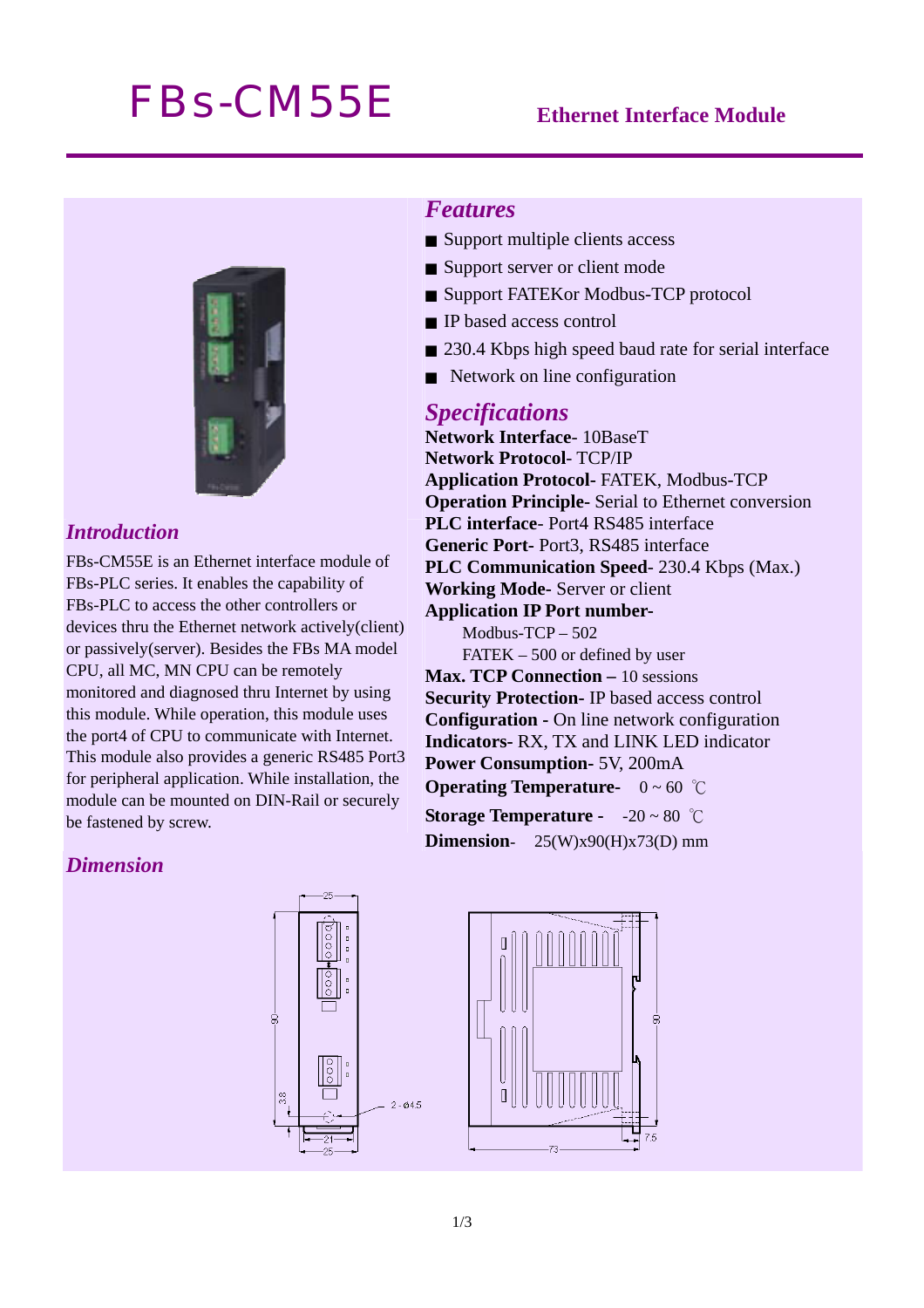# *FBs-CM55E* **Ethernet Interface Module**

### *Indicators*

#### *Module Working Status Indicator*

**RUN:** Fast blink when works normally. Slow blink when on line configuration is proceed.

#### *Network Indicators*

**LINK:** When lit means connection OK.

- **TX:** When lit means a message is being transmitted by this module
- **RX:** When lit means network exist a message

#### *Port4 indicators*

- **TX:** When lit means a message is being transmitted by port4.
- **RX:** When lit means a message is being observed in the port4 lines.

#### *Port3 indicators*

- **TX:** When lit means a message is being transmitted by port4.
- **RX:** When lit means a message is being observed in the port4 lines.



#### *Ethernet Connector*

To reinforce the resistance for the machine vibration, instead of using conventional RJ-45 connector, this module use an 4 pin Euro connector for network connection. The labels 3,6,1,2 near this connector correspond to the standard RJ-45 signal. that means 3 for RX+(WHITE+GREEN), 6 for RX-(GREEN), 1 for TX+(WHITE+ORANGE) and 2 for TX-(Orange).

#### *Port4 Connector*

RS485 interface.  $+$ ,- connected to the positive and negative polarity signal of RS485 interface. G is signal ground.

#### *Port4 Terminator Switch*

Its position is beneath the Port4 connector, use this switch to determine if the built in terminator for Port4 is engaged or not.



N

No Terminator(OFF) With Terminator(ON)

# *Port3 Connector*

RS485 interface. +,- connected to the positive and negative polarity signal of RS485 interface. G is signal ground.

#### *Port3 Terminator Switch*

Its position is beneath the Port3 connector, use this switch to determine if the built in terminator for Port3 is engaged or not.





No Terminator(OFF) With Terminator(ON)